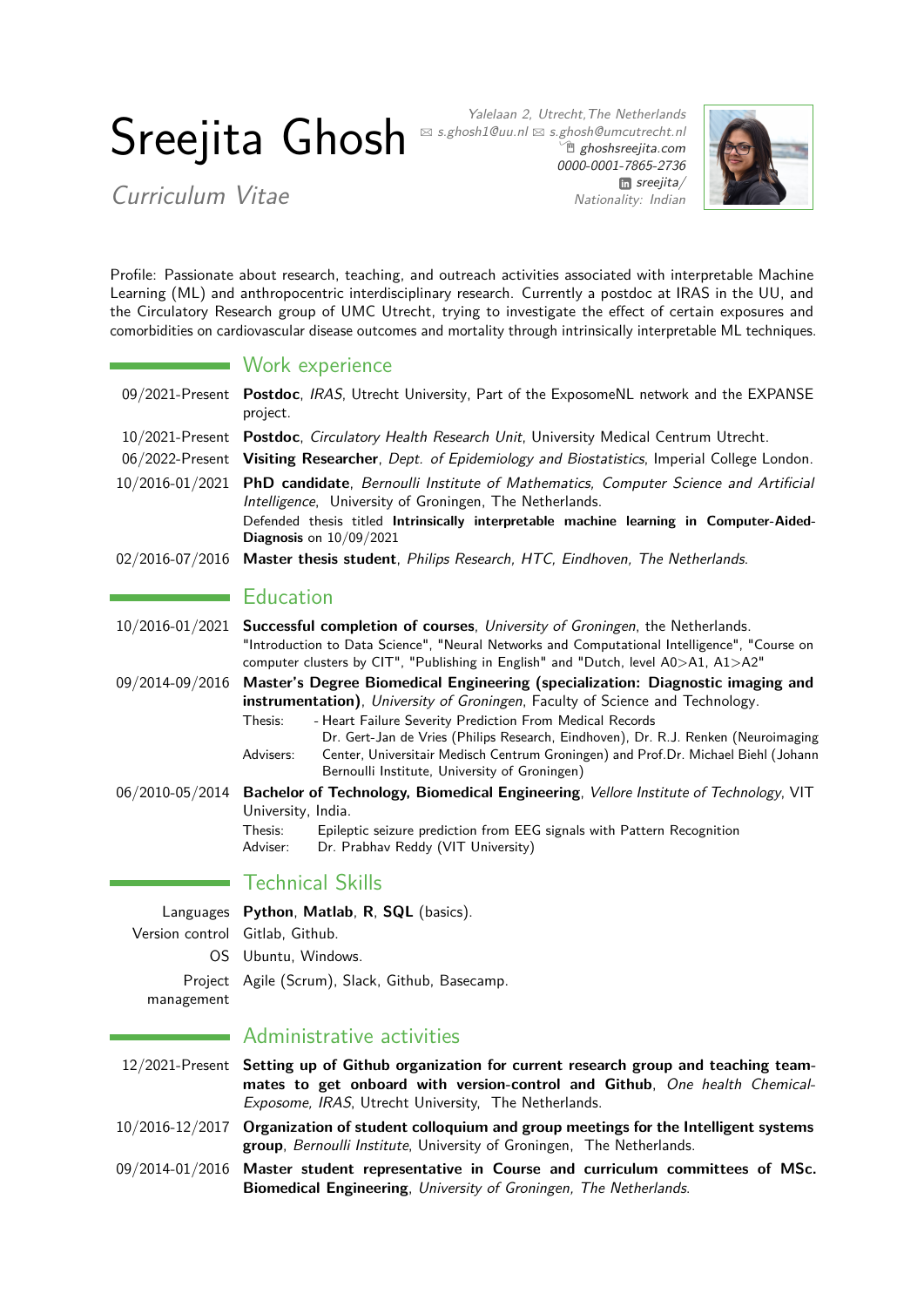## Certificates and Professionalization activities

02/2021 **Coursera**, **Deep Learning specialization**, Andrew Ng, Neural Networks and Deep Learning, Improving Deep Neural Networks: Hyperparameter Tuning, Regularization and Optimization, Structuring Machine Learning Projects, Convolutional Neural Networks, Sequence Models.

coursera.org/verify/specialization/4UJ83YTSVS2T

- 11/11/2019- Participated in Academy Zone of I am a Scientist, UK, **Online training course of science** 22/11/2019 **engagement competition**.
- 14/06/2019 Followed workshop, **Storytelling**, Trained on how to communicate research to experts and non-experts, Career Perspective Series, RUG.
- 24/05/2019 Followed workshop, **Numerical Python for programmer**, CIT, RUG.
- 17/05/2019 Followed workshop, **Introduction to Python for programmers**, CIT, RUG.
- 21/03/2019 Followed workshop, **Visualization in R**, CIT, RUG.

## Journal and Conference Contributions

**Ghosh, S.**, E.S Baranowski, M. Biehl, W. Arlt, P. Tino, and K. Bunte. Interpretable models capable of handling systematic missingness in imbalanced classes and heterogeneous datasets. arXiv preprint arXiv:2206.02056, 2022. awaiting decision from journal it is submitted to.

**S. Ghosh**, P. Tino, and K. Bunte. Visualisation and knowledge discovery from interpretable models. In Proceedings of International Joint Conference on Neural Networks. IEEE, 2020.

E.S. Baranowski, **S. Ghosh**, C.HL Shackleton, A.E. Taylor, B.A Hughes, M. Biehl, T. Guran, K. Bunte, P. Tino, and W. Arlt. Steroid metabolomics: A powerful technique for differentiating inborn disorders of steroidogenesis. 2018. Poster presented at the 17th International Congress on Hormonal Steroids and Hormones Cancer (ICHSCH) by Elizabeth Baranowski.

**S. Ghosh**, E.S. Baranowski, R. van Veen, Gert-Jan de Vries, M. Biehl, W. Arlt, P. Tino, and K. Bunte. Comparison of strategies to learn from imbalanced classes for computer aided diagnosis of inborn steroidogenic disorders. In Michel Verleysen, editor, 25th European Symposium on Artificial Neural Networks, Computational Intelligence and Machine Learning, ESANN 2017, pages 199–205. Ciaco - i6doc.com, 4 2017.

R. Pauli, P. Tino, J.C. Rogers, R. Baker, R. Clanton, P. Birch, A. Brown, G. Daniel, L. Ferreira, L. Grisley, G. Kohls, S. Baumann, A. Bernhard, A. Martinelli, K. Ackermann, H. Lazaratou, F. Tsiakoulia, P. Bali, H. Oldenhof, L. Jansen, A. Smaragdi, K. Gonzalez-Madruga, M. A Gonzalez-Torres, M. Gonzalez de Artaza-Lavesa, M. Steppan, N. Vriends, A. Bigorra, R. Siklosi, **S. Ghosh**, K. Bunte, R. Dochnal, A. Hervás, C. Stadler, A. Fernandez-Rivas, G. Fairchild, A. Popma, D. Dikeos, K. Konrad, B. Herpertz-Dahlmann, C M. Freitag, P. Rotshtein, and S A. De Brito. Positive and negative parenting in conduct disorder with high versus low levels of callous-unemotional traits. Development and Psychopathology, 2 2020.

E.S Baranowski, **S. Ghosh**, C. HL Shackleton, A.E Taylor, B. A Hughes, L. C Gilligan, A. Utari, S. MH Faradz, A E van Herwaarden, C. H L van der Grinten, M. Biehl, T. Guran, K. Bunte, P. Tino, and W. Arlt. Steroid metabolomics: A rapid computational approach for accurate differentiation of inborn disorders of steroidogenesis. Endocrine Abstracts, 63, 5 2019.

## Conference and Workshop participation and presentation

20/07- **Poster presentation at World Congress on Computational Intelligence 2020**, Inter-24/07/2020 national Joint Conference on Neural Networks (IJCNN 2020), Glasgow (online).

- 01/07- **Presentation: 12th Mittweidaer Workshop for Computational Intelligence (oMi-**03/07/2020 **WoCi)**, University of Applied Sciences, Mittweida, Germany.
- 24/01/2020 **Poster presentation at Alice and Eve: Women in Computer Science**, University of Twente, the Netherlands.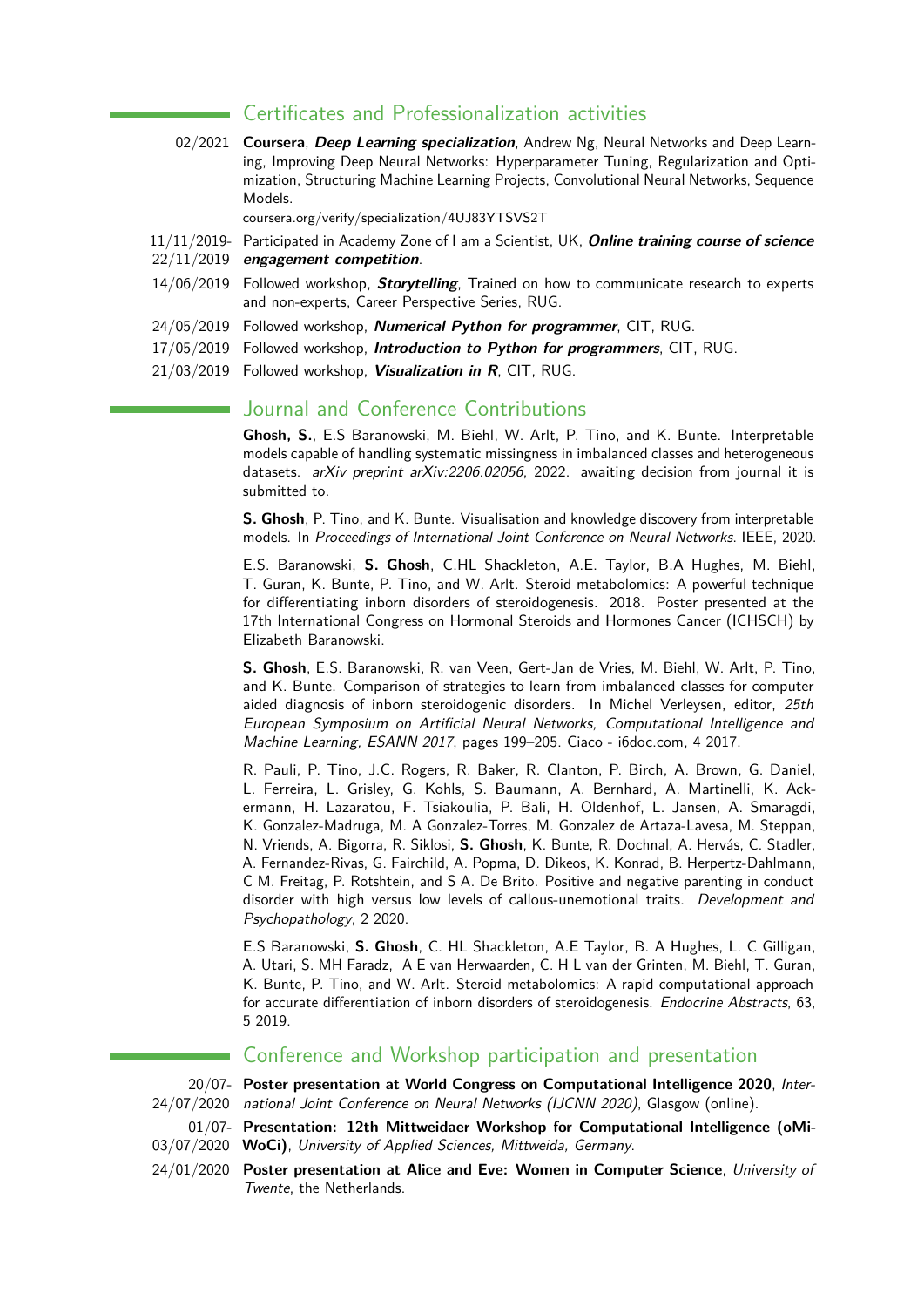|            | 11/09- Presentation: 11th Mittweidaer Workshop for Computational Intelligence (Mi-<br>13/09/2019 WoCi), University of Applied Sciences, Mittweida, Germany.                                                                               |
|------------|-------------------------------------------------------------------------------------------------------------------------------------------------------------------------------------------------------------------------------------------|
|            | 28/03- Attended: International Workshop on Intelligent Systems and Computational In-<br>29/03/2019 telligence (WISCI) 2019, Groningen, The Netherlands.                                                                                   |
|            | 25/06- Presentation: 10th Mittweidaer Workshop for Computational Intelligence (Mi-<br>27/06/2018 WoCi), University of Applied Sciences, Mittweida, Germany.                                                                               |
|            | 22/03- Presentation: International Workshop on Intelligent Systems and Computational<br>23/03/2018 Intelligence (WISCI) 2018, Groningen, the Netherlands.                                                                                 |
|            | 24/07- Presentation: 9th Mittweidaer Workshop for Computational Intelligence (Mi-<br>26/07/2017 WoCi), University of Applied Sciences, Mittweida, Germany.                                                                                |
|            | 23/05/2017 Poster and oral presentations, Representing the Intelligent Systems group at the in-<br>ternational advisory panel visit of the Johann Bernoulli Institute of Mathematics and<br>Computer Science, Groningen, the Netherlands. |
| 29/04/2017 | 26/04- Poster presentation at 25th European Symposium on Artificial Neural Networks,<br>Brugge, Belgium.                                                                                                                                  |
| 22/03/2017 | 21/03- Poster presentation at ICT. Open 2017, Amersfoort, the Netherlands.                                                                                                                                                                |

#### **Awards**

- 12/06/2020 **Scientist of the Week**, Coding Zone, I am a Scientist, UK, Stay at home edition. <https://coding20.imascientist.org.uk/2020/06/12/the-coding-zone-scientist-of-the-week>
- 21/03/2017 **1st place in the Health track poster competition**, ICT.Open 2017, Amersfoort, for poster: Computer aided diagnosis under the influence of heterogeneous data and imbalanced classes.

### Teaching and supervision

- 03/2022-Present Co-supervision (with Dr. J.J. Vlaanderen) of an **MSc.** Student, "Investigation of influence of air pollution on mortality", **60 ECTS**, Xuan Chen, UU and UMC Utrecht.
- 05/2022-Present Co-supervision (with Dr. J.J. Vlaanderen) of an **MSc.** summer project student, "To find urban exposure based health risk scores and comparing algorithm prediction ability of mortality using these risk scores for interesting sub-population", Nawid Habib, Imperial College London.
- 19/2022-22/2022 **Lecture and co-supervision of Practicals** in Molecular Epidemiology Course 2022, talk on "Interpretable non-parametric machine learning techniques for knowledge extraction", and co-supervision of practicals in RNotebook.
- 04/2020-07/2020 **Co-supervision** (with Dr. K. Bunte and Prof. M. Biehl) of a **BSc.** Student Thesis, "Analysing Asthma Remission using Probabilistic Learning Vector Quantization", **15 ECTS**, Sander de Haan, RUG.
- 04/2020-07/2020 **Co-supervision** (with Dr. K. Bunte and Prof. M. Biehl) of a **BSc.** Student Thesis, "An Analysis of Asthma Remission Using Kullback-Leibler Matrix Learning Vector Quantization", **15 ECTS**, Sjoerd Bruin, RUG.
- 12/2019-02/2020 **Co-supervision** (with Dr. K. Bunte) of a short programming project (**B.Sc.**), "Visualization of an interpretable classifier", **5 ECTS**, Ethan Waterink, RUG.
- 04/2019-07/2019 Co-supervision (with Dr. K. Bunte and Prof. M. Biehl) of an **MSc.** Student Internship, "Asthma Data Analysis using a Probabilistic Variant of Random Forest", **15 ECTS**, Codrut-Andrei Diaconu, RUG.
- 04/2018-07/2019 **Co-supervision** (with Dr. K. Bunte) of an **MSc.** Student Internship, "Bicluster and supervised analysis of PCOS and ACC patient data", **15 ECTS**, Roel W. Visser, RUG.
- 04/2018-05/2019 **Co-supervision** (with Dr. K. Bunte) of an **MSc.** Student Internship, "Classifying different types of asthma using Generalized Matrix Learning Vector Quantization and Localized Generalized Matrix Learning Vector Quantization", **15 ECTS**, Mark A. Helmus, RUG.